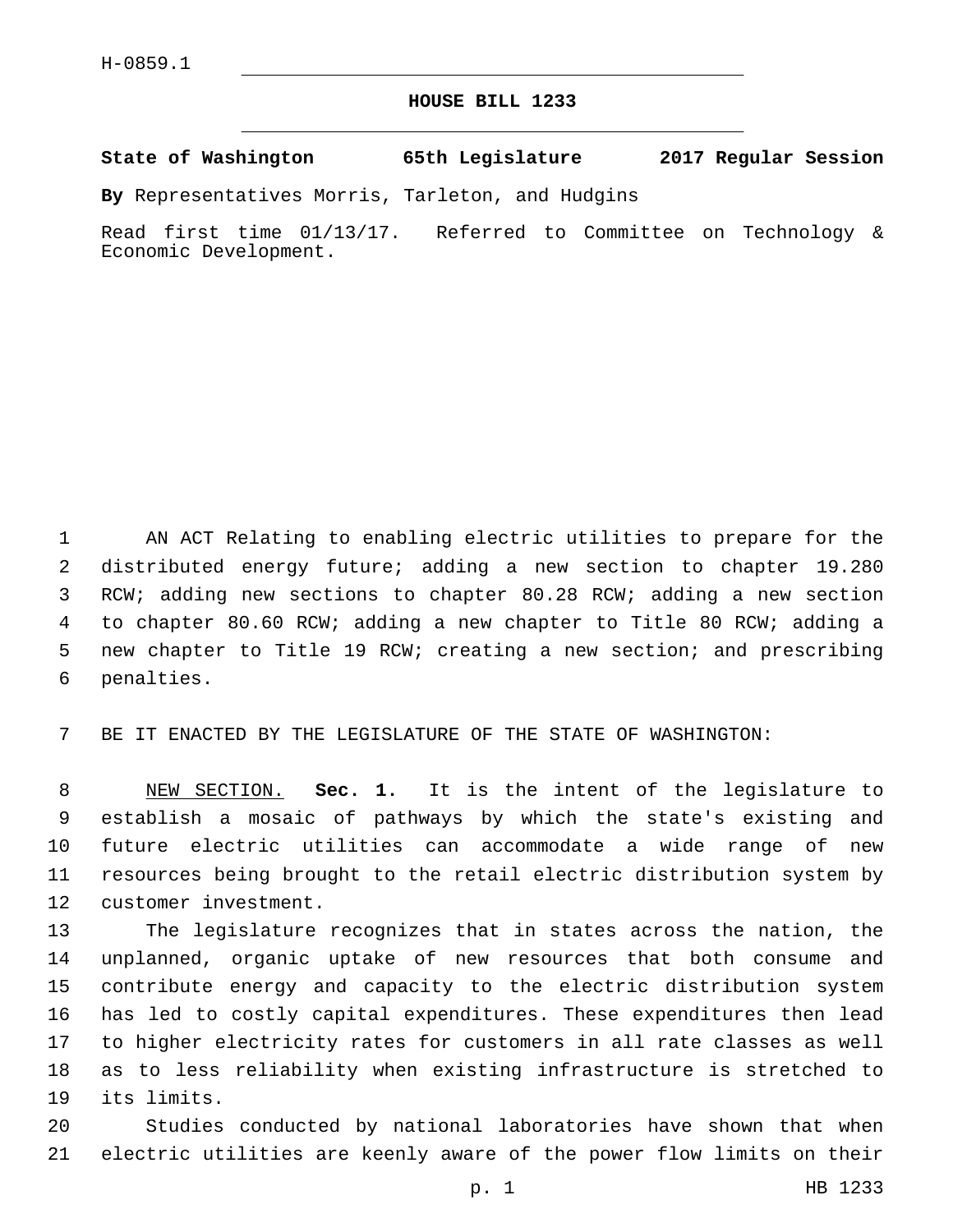distribution system outside of extreme weather events, they can identify symbiotic relationships between customer investments in distribution resources. Utilities may then plan around customer values that are not represented in the volumetric sale of electricity at least cost and a highly efficient and more reliable electric distribution system will be achieved.6

 As electric utilities move away from volumetric sales as the single business model for electric utility financial stability, and therefore toward less cross-subsidization among electric customer rate classes, the legislature further recognizes that, with over sixty-four electric utilities with wide-ranging customer bases and demographics, a one size fits all solution does not exist for Washington. It is therefore the intent of the legislature that the provisions established under this act be voluntary but also flexible, so that all electric utilities may have tools to accommodate what their customers want and need while also providing for the system 17 benefit of efficient, low-cost electricity.

 NEW SECTION. **Sec. 2.** A new section is added to chapter 19.280 19 RCW to read as follows:

 (1) An electric utility may submit to the commission, in the case of an investor-owned utility, or to the governing body, in the case of a consumer-owned utility, an annually updated, ten-year distributed energy resources plan that may inform and be incorporated within the plan developed pursuant to RCW 19.280.030. The distributed 25 energy resources plan must:

 (a) Apply the traditional utility regulatory principles of efficiency and fairness to achieve fairness among customers, efficiency in the expenditure of dollars dedicated to providing reliable utility service, and revenue stability and predictability; 30 and

 (b) Establish a methodology by which to assign a locational value to distributed energy resources that reflects the value of avoided transmission and distribution costs including, but not limited to:

 (i) The value of avoided high voltage transmission operations and 35 maintenance costs and line losses;

 (ii) The value of avoided or deferred capital expenditure and operations and maintenance costs to utility-owned baseload and 38 ancillary power generation assets;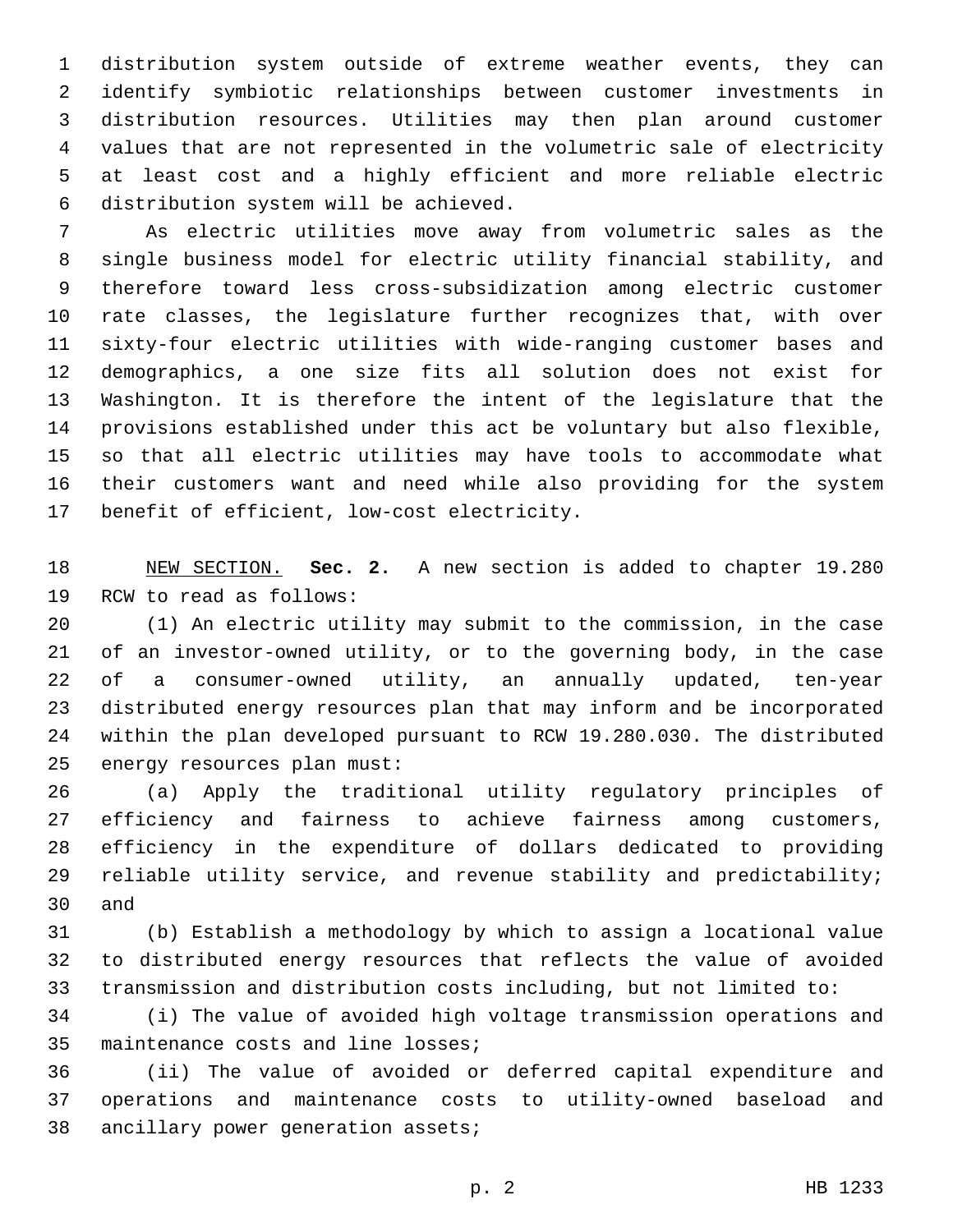(iii) The value of avoided or deferred capital expenditure on the distribution system, including the avoided or deferred capital expenditure associated with anticipating and incorporating customer- side investments and avoiding intradistribution system imbalances 5 caused by distributed energy resources;

 (iv) An avoided cost multiplier of ten percent for the nonenergy economic benefits associated with increased local procurement of 8 distributed energy resources; and

 (v) The value of avoided carbon emission costs associated with 10 high voltage transmission and generation.

 (2) The commission must review and approve or reject a distributed energy resources plan submitted by an investor-owned utility under subsection (1) of this section. The commission shall establish by rule the requirements for preparation and submission of distributed energy resources plans. The commission may adopt additional rules as necessary to clarify the requirements of this section as they apply to investor-owned utilities.

 (3) The governing body of a consumer-owned utility that develops a distributed energy resources plan under subsection (1) of this section shall encourage participation of its consumers in development of the plan and may approve the plan after it has provided public 22 notice and hearing.

 (4)(a) Following approval of a distributed energy resources plan under subsection (2) or (3) of this section, an electric utility must issue a call for distributed energy resources. The call for distributed energy resources must outline a technology-neutral request for cost-effective resources that deliver a locational value to the distribution system, as the locational value of distributed energy resources is determined under subsection (1)(b) of this 30 section.

 (b) A call for distributed energy resources issued under this subsection may be issued for any increment of years within the ten-year distributed energy resources planning window.

 (c) An electric utility must use actual locational costs of distributed energy resources as reflected in any responses it receives to the call for resources under this subsection to annually update the ten-year distributed energy resources plan, such that the plan:38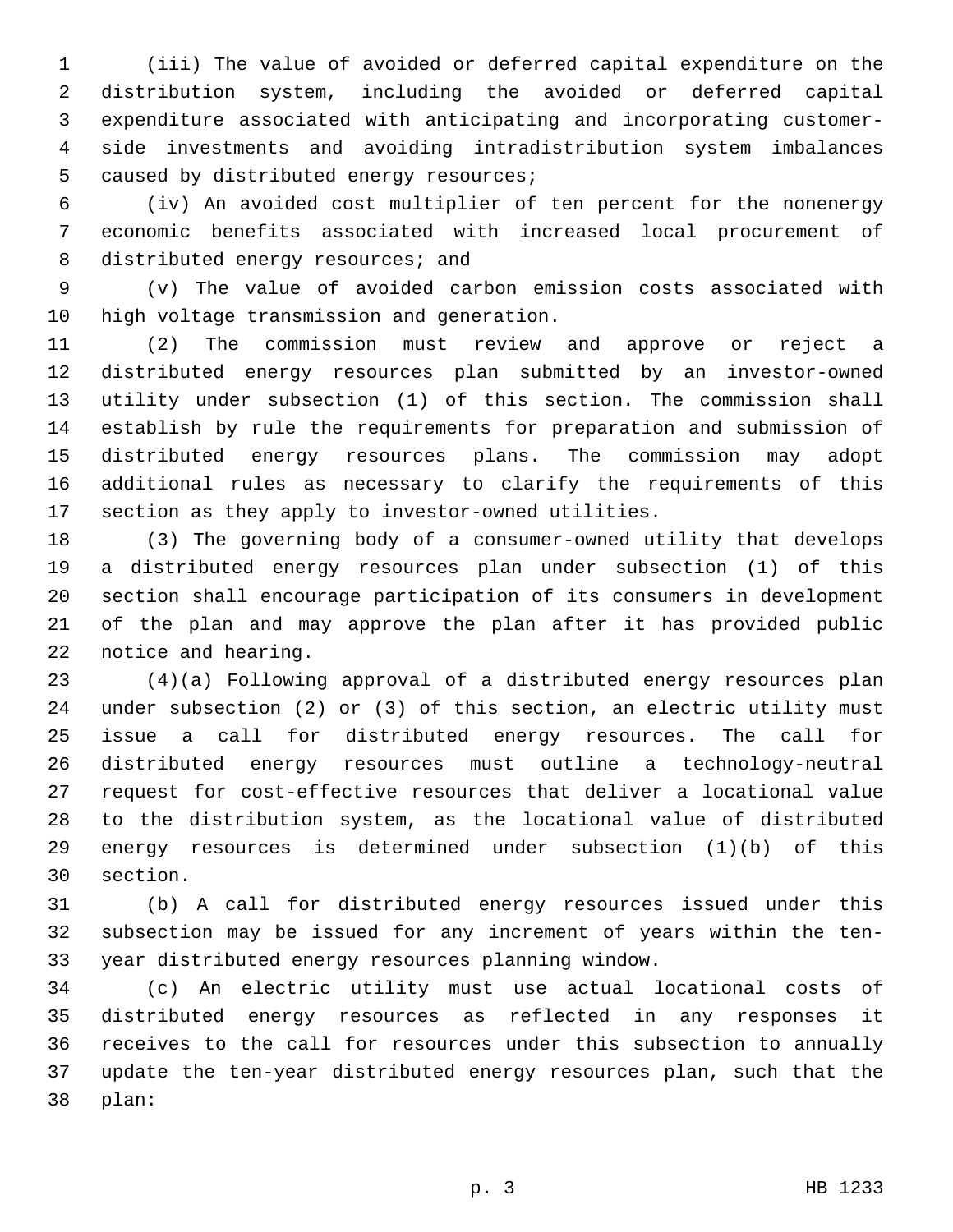(i) Uses actual locational costs in calculating the value of distributed energy resources under subsection (1)(b) of this section; 3 and

(ii) Reflects ten years of planning.4

 (5) A distributed energy resources plan developed under subsection (1) of this section must establish methods to compensate customer investments in the distribution system that represent the value of distributed energy resources calculated under subsection  $(1)(b)$  of this section.

 (6) The definitions in this subsection apply throughout this section unless the context clearly requires otherwise.

 (a) "Cost-effective" has the same meaning as provided in RCW 13 80.52.030;

 (b) "Distributed energy resource" includes, but is not limited to, distributed renewable generation resources, energy efficiency, energy storage, electric vehicles, electric vehicle charging 17 infrastructure, and demand response technologies; and

 (c) "Technology-neutral" means criteria for acquiring or otherwise soliciting distributed energy resources that do not place an undue preference, value, or system outcome on any particular 21 distributed energy resource technology.

 NEW SECTION. **Sec. 3.** (1) Subject to the conditions set forth in this chapter, the commission may regulate an electrical company subject to traditional rate of return, rate base regulation by authorizing an alternative form of regulation. The commission may determine the manner and extent of any alternative forms of regulation as may be appropriate in ensuring system benefits including, but not limited to, authorizing an alternative form of regulation for all utility services or for individual utility services.

 (2)(a) In addition to any considerations raised by the utility, in determining the appropriateness of any proposed alternative form of regulation, the commission must at a minimum consider the extent to which such an alternative regulation is expected to:

35 (i) Promote resiliency and reliability;

 (ii) Improve service quality, including both the quality of customer service and of power itself, such as providing more precise 38 voltage control;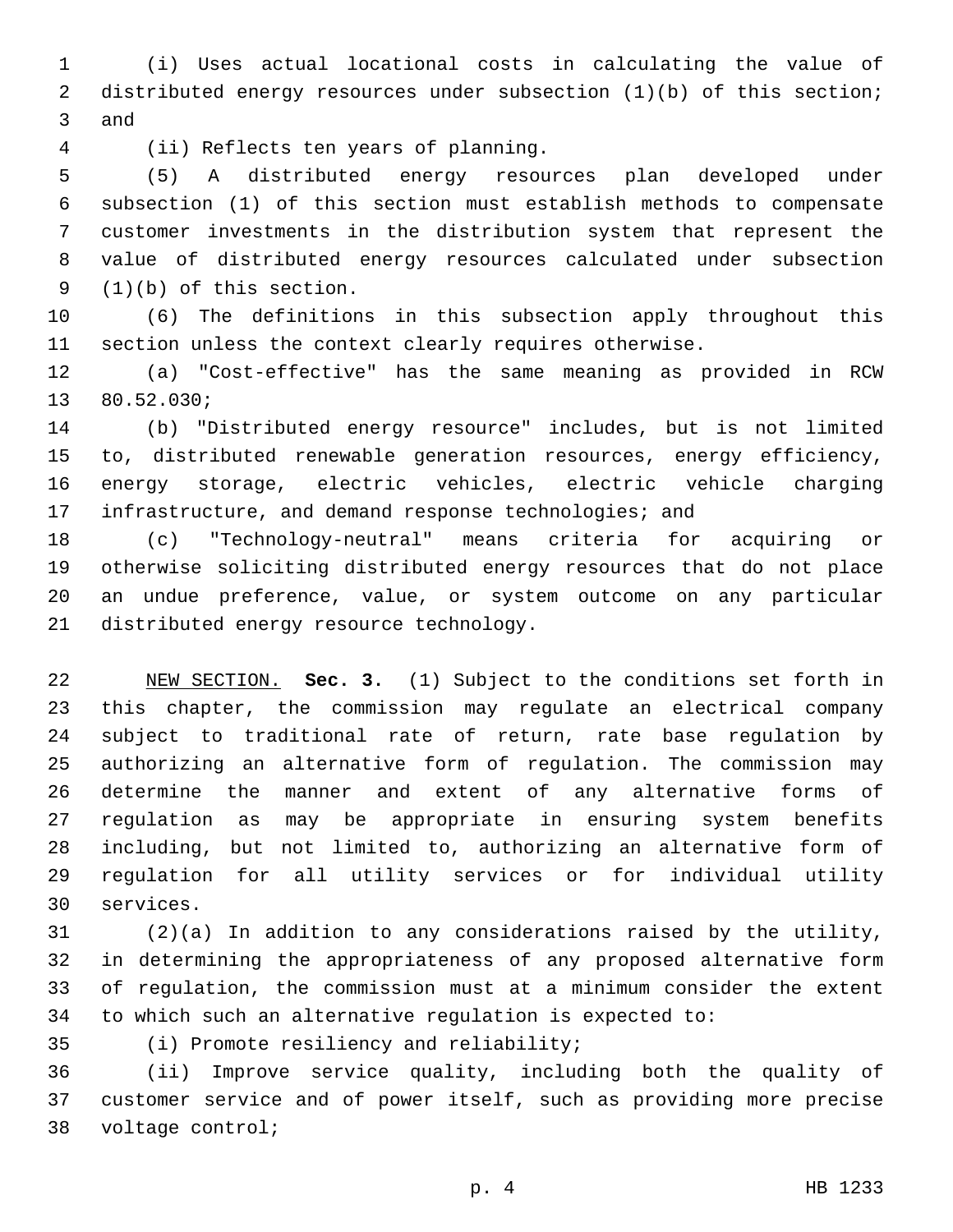(iii) Achieve reduced per capita consumption of energy in the 2 state;

 (iv) Encourage economic development within the state, as measured 4 by creation of local jobs;

 (v) Help attain statewide carbon reduction goals and compliance with federal air quality standards; and6

 (vi) Provide clear incentives to achieving least-cost energy service to customers, in terms of overall efficiency of operations and maintenance costs per megawatt-hour of energy produced.

 (b) The commission may establish, by rule or order, requirements governing the filing of a petition to approve an alternative regulation plan, as provided in subsection (3) of this section.

 (3)(a) An electrical company may petition the commission to establish an alternative form of regulation including, but not limited to, an alternative form of regulation for all utility 16 services or for individual utility services.

 (b) Before petitioning for an alternative form of regulation, the company must conduct a consultation with customers of all rate classes in order to determine the customers' preferred performance 20 metrics and benchmarks.

 (c) The company must submit with the petition for an alternative form of regulation a plan. This plan must include, at a minimum, the 23 following:

 (i) The performance metrics and benchmarks identified through the customer consultation required under this section;

(ii) A proposal for ensuring adequate service quality;

 (iii) Data and other inputs relevant to external benchmarking of 28 costs;

 (iv) Identification of incentives for achieving performance targets as well as appropriate enforcement or remedial provisions in 31 the event the company fails to meet performance measures;

 (v) Proposed mechanisms, such as reopeners, pass-through, trigger, or true-up mechanisms, to help provide a reasonable level of protection from risk, uncertainty, or unforeseeable costs and events; 35 and

 (vi) A proposal for transition to the alternative form of 37 regulation.

 (d) A plan submitted under this section for an alternative form of regulation that applies to all utility services must leave current rates for each customer class unchanged for the first three years of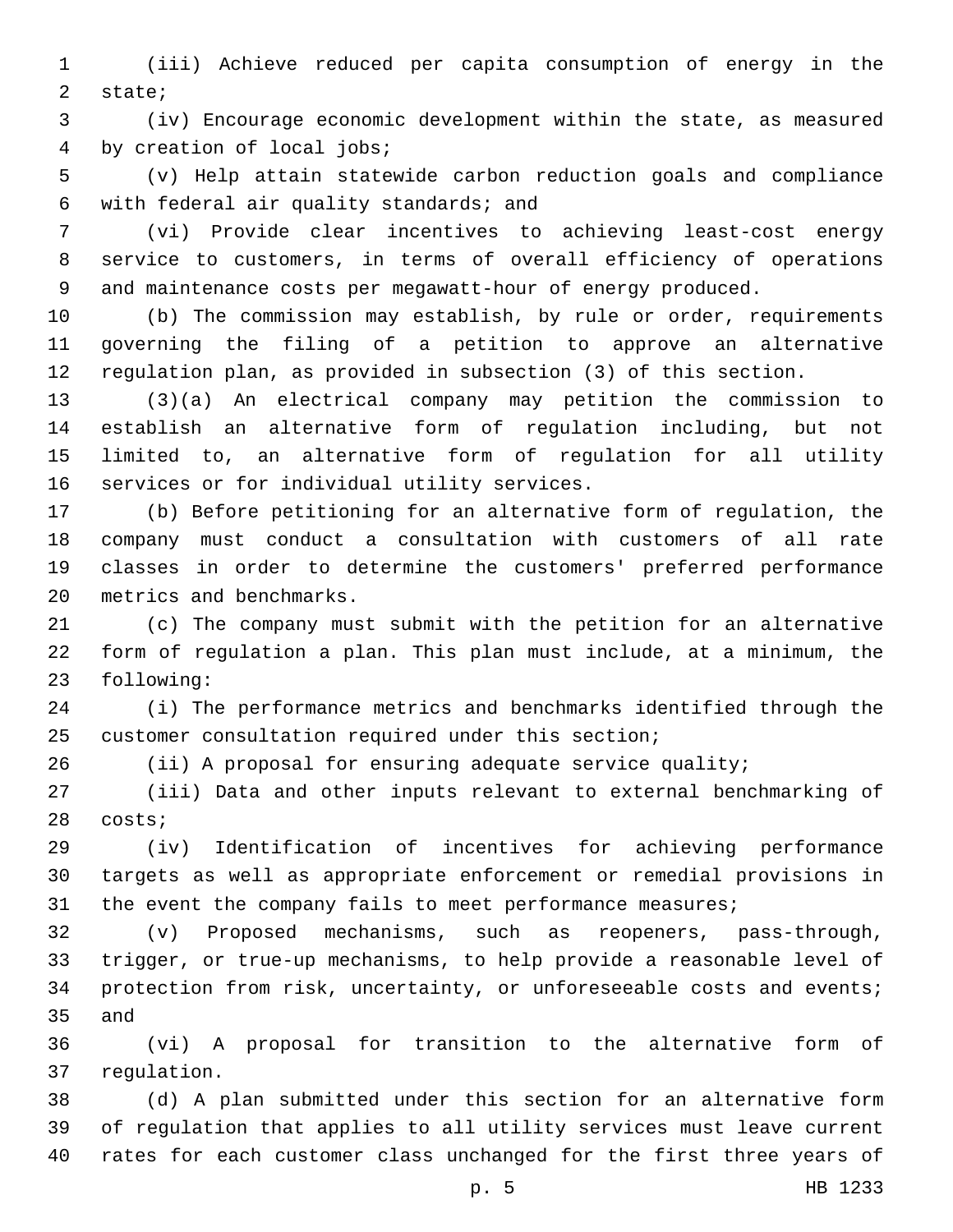the transition to the alternative form of regulation. Proposed changes in rates must be phased in over a period of not less than the 3 following three years.

 (4) The commission, after notice and hearing, shall issue an order accepting, modifying, or rejecting the plan within nine months after the petition or motion is filed, unless extended by the commission for good cause. The commission shall order implementation of the alternative plan of regulation unless it finds that, on balance, an alternative plan as proposed or modified fails to meet the considerations stated in subsection (3) of this section.

 (5) No later than sixty days from the entry of the commission's order, the company or companies affected by the order may file with the commission an election not to proceed with the alternative form 14 of regulation as authorized by the commission.

 (6) The commission may waive those regulatory requirements under this title for an electrical company subject to any alternative form of regulation as may be appropriate to facilitate the implementation of this section. However, the commission may not waive any grant of legal rights to any person contained in this chapter and chapter 80.04 RCW. The commission may waive different regulatory requirements for different companies or services if the different treatment is in 22 the public interest.

 (7) Upon petition by the company, and after notice and hearing, the commission may rescind or modify an alternative form of regulation in the manner requested by the company.

 (8) The commission or any person may file a complaint under RCW 80.04.110 alleging that an electrical company under an alternative form of regulation has not complied with the terms and conditions set forth in the alternative form of regulation. The complainant bears the burden of proving the allegations in the complaint.

 NEW SECTION. **Sec. 4.** (1) The definitions in this subsection apply throughout this section unless the context clearly requires otherwise.

 (a) "Consumer-owned utility" includes a municipal electric utility formed under Title 35 RCW, a public utility district formed under Title 54 RCW, an irrigation district formed under chapter 87.03 RCW, a cooperative formed under chapter 23.86 RCW, a mutual corporation or association formed under chapter 24.06 RCW, a port district formed under Title 53 RCW, or a water-sewer district formed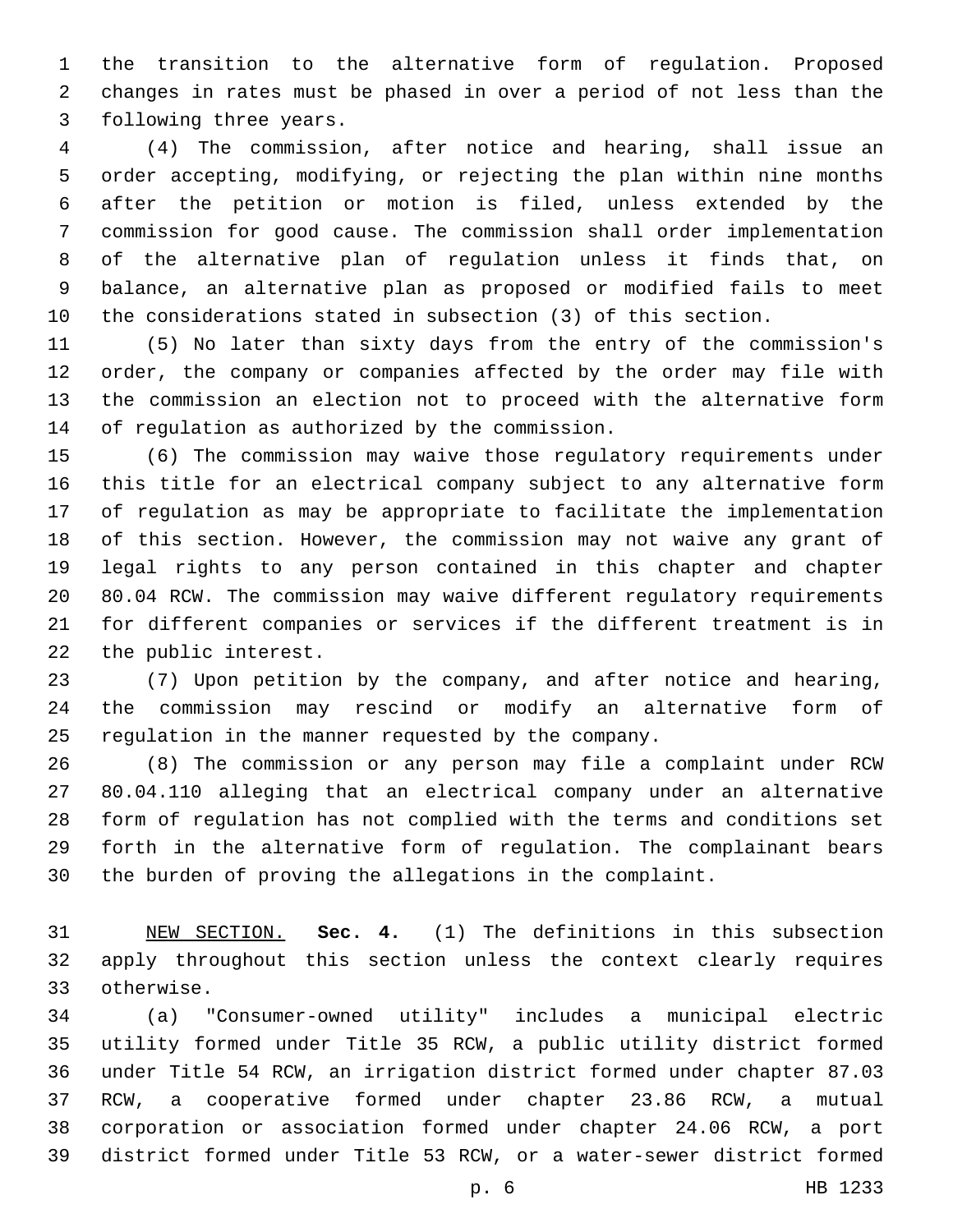under Title 57 RCW, that is engaged in the business of distributing electricity to one or more retail electric customers in the state.

 (b) "Governing body" means the board of directors or legislative authority of a consumer-owned utility.4

 (2) In addition to any existing authority to engage in the sale and distribution of electricity, a consumer-owned utility may provide other energy services and recover the cost of providing these services directly from its ratepayers if provision of the energy services by the consumer-owned utility is consistent with helping the utility and its customers achieve the public policy goals declared in 11 this chapter.

 (3) The governing body of a consumer-owned utility may approve providing energy services beyond the sale and distribution of 14 electricity if the energy services will:

(a) Promote resiliency and reliability of the electric grid;

 (b) Improve service quality to the utility's customers, including both the quality of customer service and of power itself, such as 18 providing more precise voltage control;

 (c) Achieve reduced per capita consumption of energy in the 20 state;

 (d) Encourage economic development within the state, as measured 22 by the creation of local jobs;

 (e) Help attain statewide carbon reduction goals and compliance 24 with federal air quality standards; and

 (f) Provide clear incentives to achieving least-cost energy service to customers, in terms of overall efficiency of operations and maintenance costs per megawatt-hour of energy produced.

 (4) Any energy services approved by the governing body pursuant to the authority of this section must also be approved by a majority of the voters of the consumer-owned utility voting upon the question at a duly noticed annual or special meeting held for that purpose.

 (5) Nothing in this section may be construed to decrease existing authority of any consumer-owned utility to provide energy services.

 NEW SECTION. **Sec. 5.** The definitions in this section apply throughout this chapter unless the context clearly requires otherwise.

 (1) "Competitive electrical services" means the provision of electricity generated by a renewable energy system to the customer and may include other services associated with the use of a renewable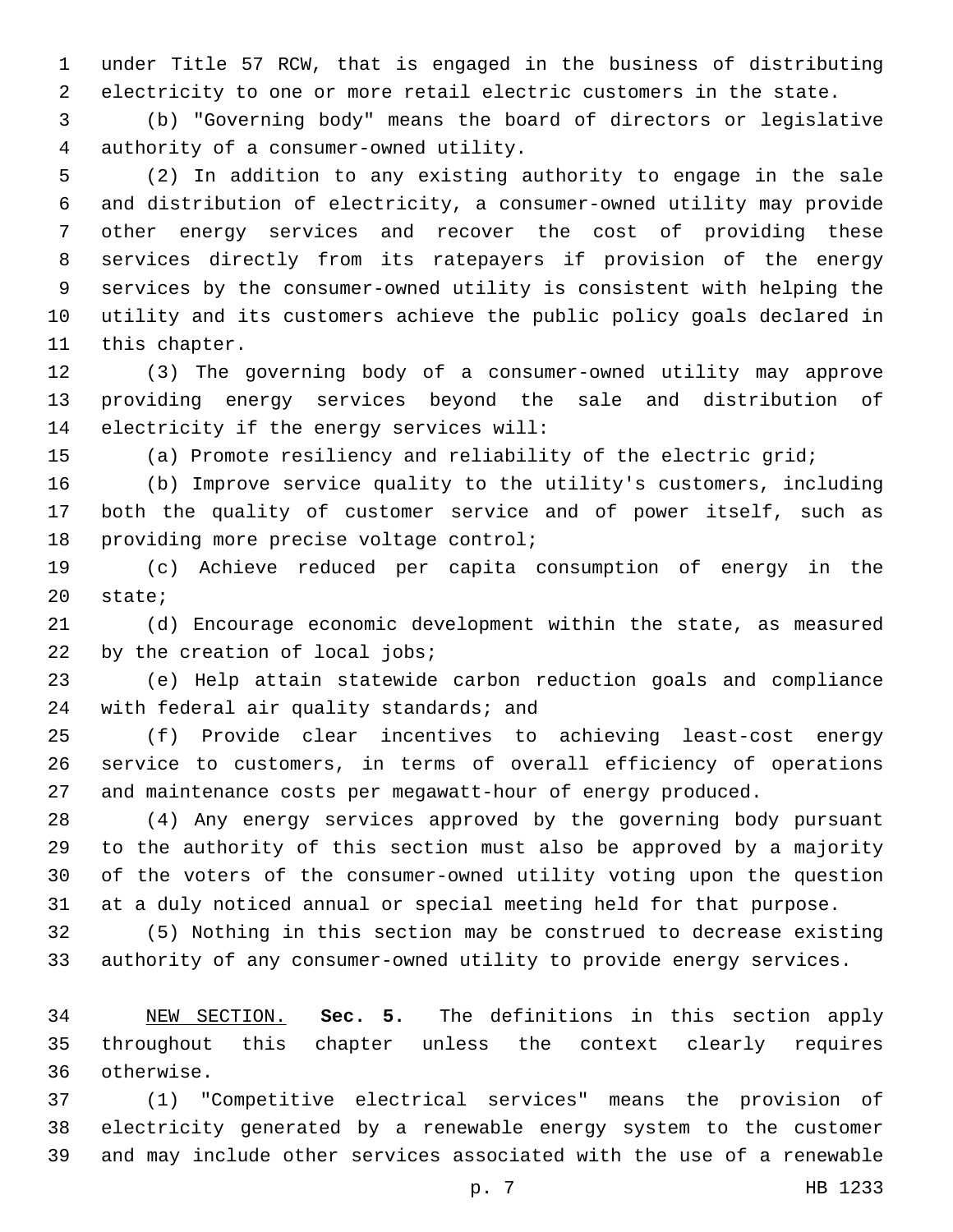energy system under a lease, power purchase agreement, loan, or other financial transaction. Such other services may include system monitoring and maintenance, warranty provisions, performance 4 guarantees, and customer service.

 (2) "Consumer contract" means the lease, power purchase agreement, loan, or other financial agreement between a competitive electrical company and a customer, by which the customer obtains a beneficial interest in, other than direct ownership of, a renewable energy system installed on the customer's side of the meter on 10 property controlled by the customer.

 (3)(a) Except as specified in (b) of this subsection, "direct retail to electric consumer company" means an electrical company or third-party vendor that owns a renewable energy system on property controlled by a customer and enters into a consumer contract with a customer to provide competitive electrical services.

 (b) The following entities are not direct retail to electric 17 consumer companies:

 (i) Commercial lending institutions that are regulated by the department of financial institutions and provide loans for the 20 purchase of renewable energy systems;

 (ii) Companies engaged in retail sales of renewable energy equipment that are not otherwise engaged in business as a direct 23 retail to an electric consumer company; and

 (iii) Electric utilities offering competitive electrical services to their customers or members in conjunction with other utility 26 services.

 (4) "Direct retail to electric consumer program" means a program developed by an electric utility to provide customers of the utility access to renewable energy systems through a consumer contract.

 (5) "Electric utility" means a consumer-owned utility or investor-owned utility as those terms are defined in RCW 19.280.020.

 (6) "Renewable energy system" means a renewable energy system that is located in Washington and installed on a utility customer's 34 premises, where the renewable energy system is:

 (a) Owned by a direct retail to electric consumer company that has a consumer contract with a customer of an electric utility for 37 competitive electrical services; or

 (b) Owned by an electric utility that has a consumer contract with a customer of that electric utility to provide competitive 40 electrical services.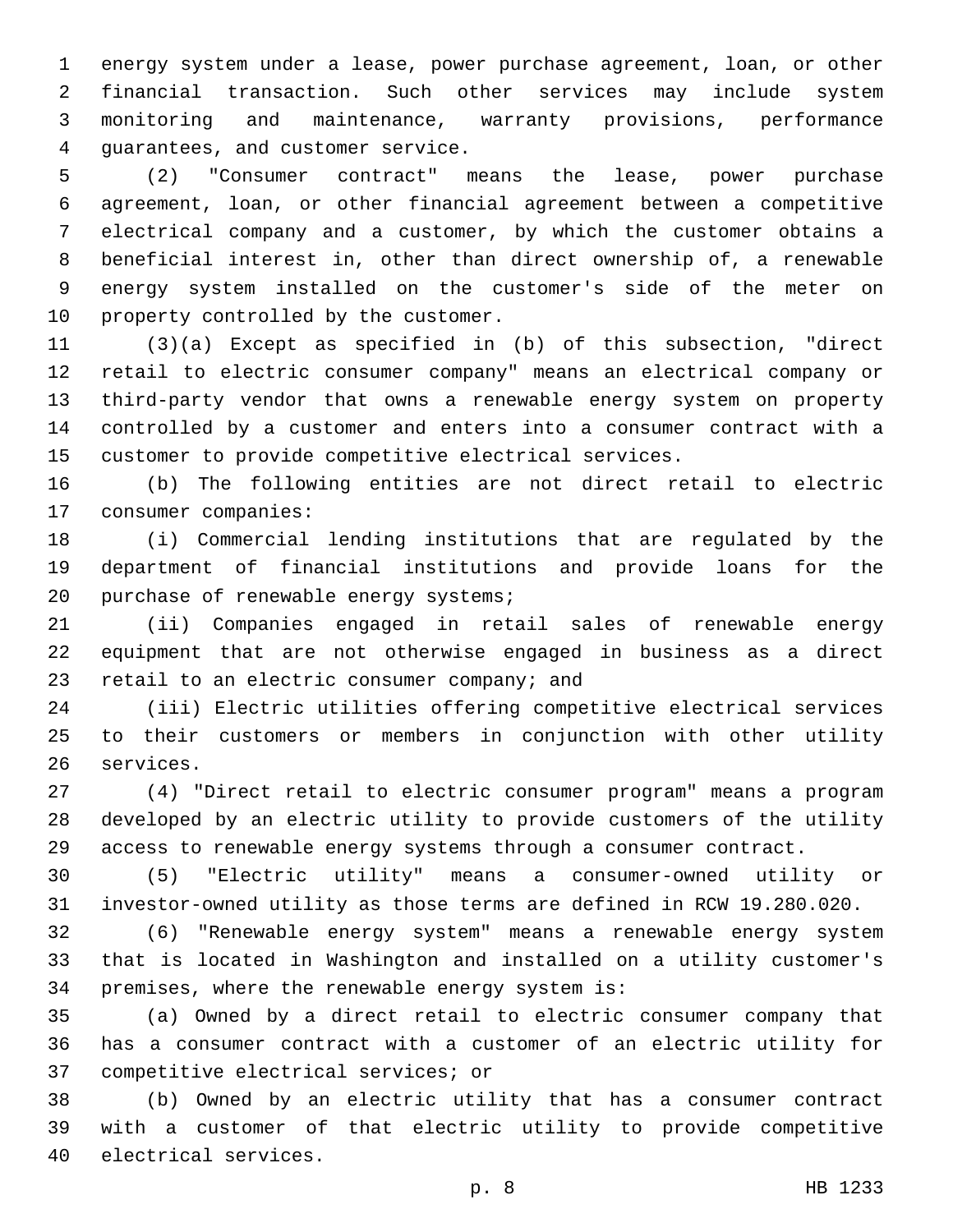(7) "Third-party vendor" means an entity other than an electric utility that provides a renewable energy system to electric utility 3 customers through a consumer contract.

 NEW SECTION. **Sec. 6.** (1) It is the intent of the legislature to prepare for a distributed energy future by providing consumers greater access to distributed renewable energy systems.

 (2) The legislature recognizes the importance of ensuring public safety and consumer protection with an appropriate level of regulation that still allows a competitive marketplace to develop, and for this reason the legislature confers authority to the Washington utilities and transportation commission to register as "direct retail to electric consumer companies" third-party vendors who provide renewable energy systems directly to consumers and investor-owned utilities who invest company dollars to make these 15 systems more widely accessible.

 NEW SECTION. **Sec. 7.** (1) The Washington utilities and transportation commission shall publish, without disclosing proprietary information, a list of financing models being offered by investor-owned utilities or third-party vendors registered as direct retail to electric consumer companies under section 6 of this act.

 (2) If a consumer-owned utility opts to provide a direct retail to electric consumer program or contracts with a third-party vendor to offer a direct retail to electric consumer program, the governing body of a consumer-owned utility shall publish, without disclosing proprietary information, a list of financing models being offered by the utility or third-party vendor or vendors contracted by the utility as part of a direct retail to electric consumer program.

 NEW SECTION. **Sec. 8.** A new section is added to chapter 80.28 29 RCW to read as follows:

 (1) No third-party vendor, including an affiliate of an electric utility, may engage in business as a direct retail to electric consumer company in this state, except in accordance with the provisions of this chapter. Engaging in business as a direct retail to electric consumer company includes advertising, soliciting, offering, or entering into an agreement to own a renewable energy system and provide competitive electrical services on property owned 37 or controlled by a customer.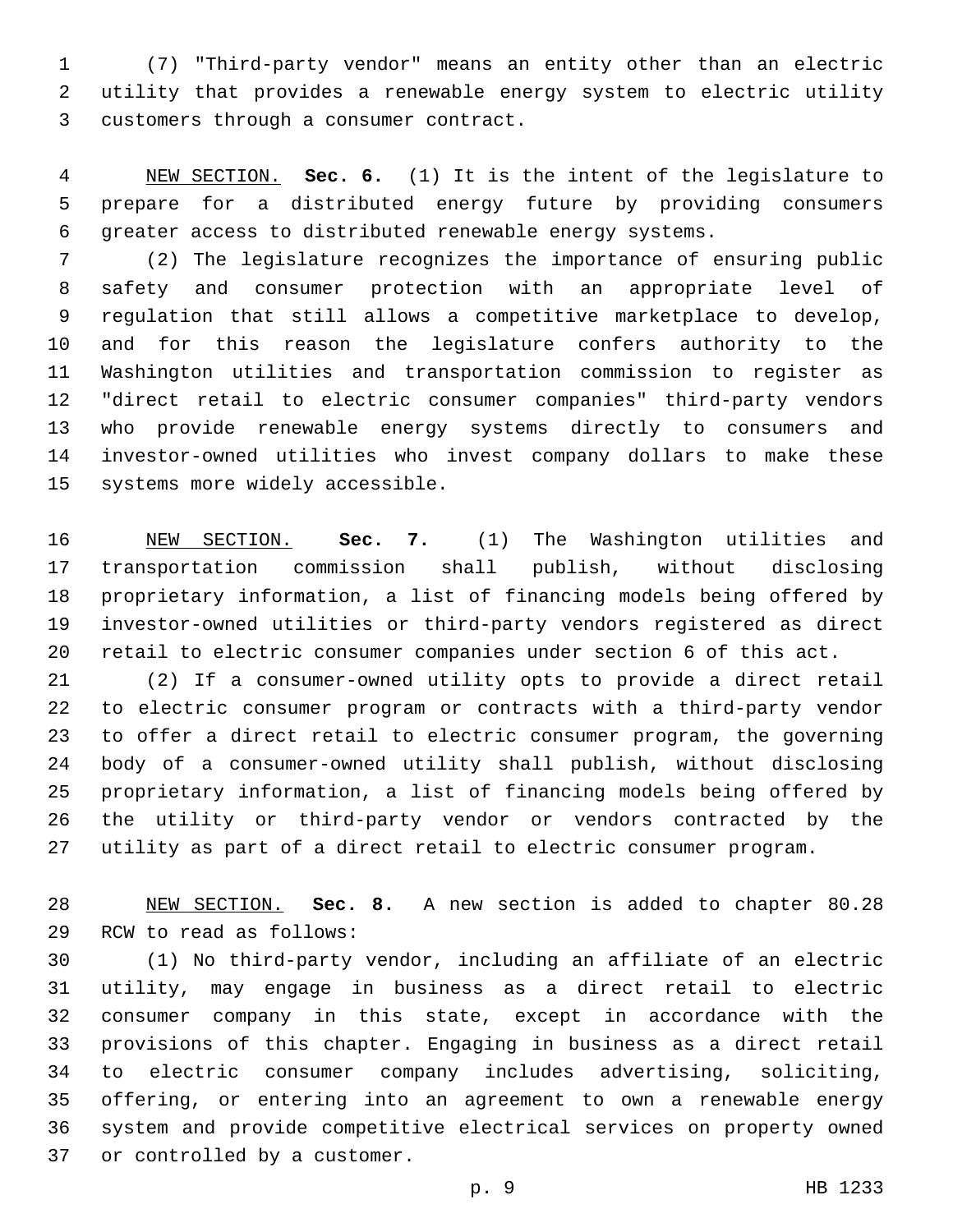(2) A third-party vendor or an electrical company offering a direct retail to electric consumer program that is outside of its regulated service must register with the commission as a direct retail to electric consumer company before beginning operations in this state to provide renewable energy systems. The registration must be on a form prescribed by the commission and contain that information as the commission may by rule require, but must include at a minimum: The name and address of the company; the name and address of the company's registered agent, if any; the name, address, 10 and title of each officer or director; the company's most current 11 balance sheet; the company's latest annual report, if any; a description of the services the company offers or intends to offer, including financing models; and disclosure of any pending litigation against it. Registration with the commission as a direct retail to electric consumer company must occur on an annual basis.

 (3) As a precondition to registration, the commission may require the procurement of a performance bond or other mechanism sufficient to cover any advances or deposits the direct retail to electric consumer company may collect from its customers or order that the 20 advances or deposits be held in escrow or trust.

(4) The commission may deny registration to any company that:

(a) Does not provide the information required by this section;

 (b) Fails to provide a performance bond or other mechanism, if 24 required;

 (c) Does not possess adequate financial resources to provide the 26 proposed service; or

 (d) Does not possess adequate technical competency to provide the 28 proposed service.

 (5) The commission shall take action to approve or issue a notice of hearing concerning any application for registration within thirty days after receiving the application. The commission may approve an application with or without a hearing. The commission may deny an 33 application after a hearing.

 (6) The commission may charge direct retail to electric consumer companies a one-time application fee to recover the cost of processing applications for registration under this section.

 (7) The commission shall adopt rules that describe the manner by which it will register direct retail to electric consumer companies, ensure that consumer contracts comply with commission rules and the requirements of this act, and establish the companies'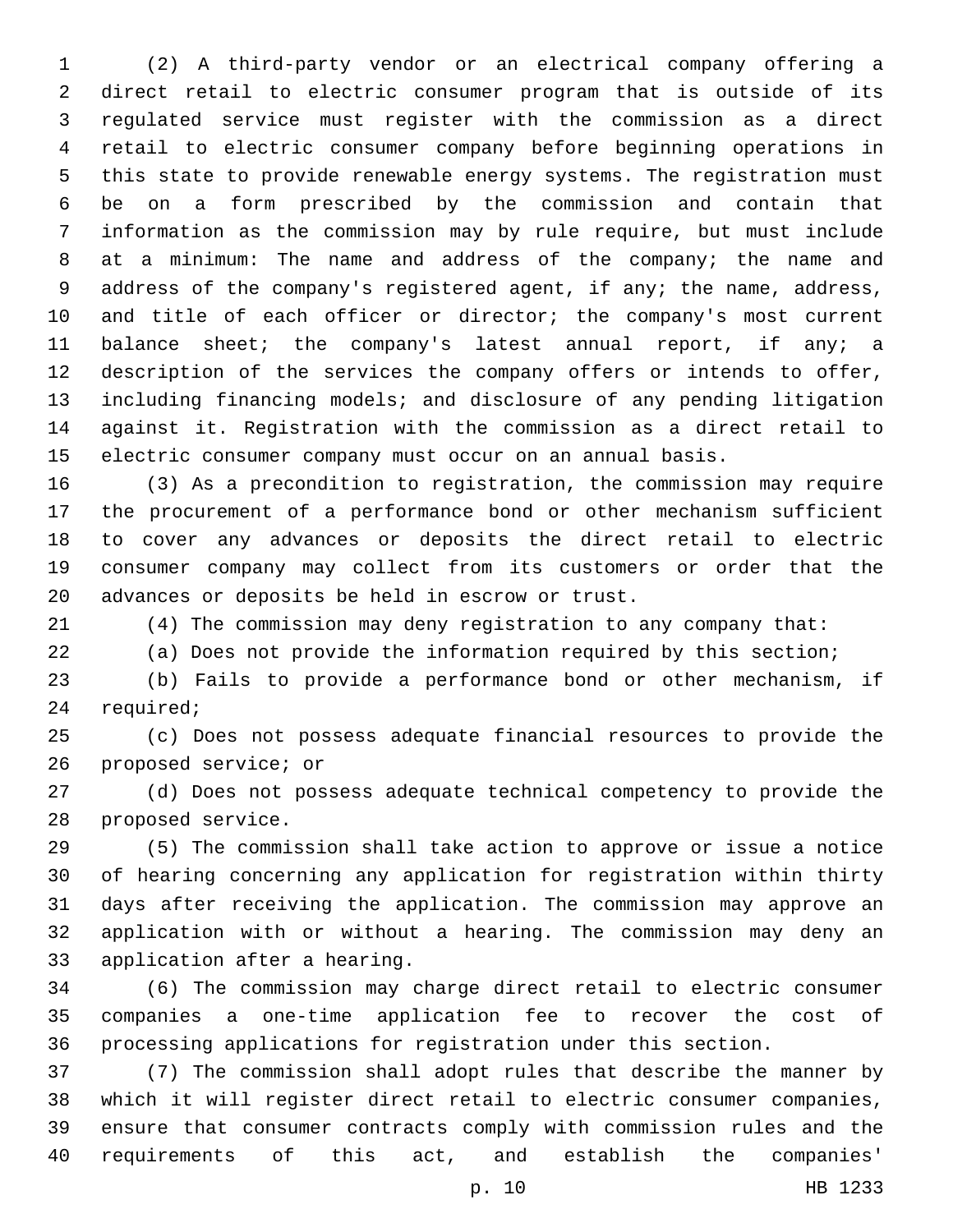responsibilities for responding to customer complaints and disputes. Pursuant to RCW 80.04.080, 80.24.010, and 80.24.020, the commission shall adopt annual reporting requirements and the amount of application and regulatory fees applicable to direct retail to 5 electric consumer companies.

 (8) The commission may suspend or revoke a registration upon complaint by any interested party, or upon the commission's own motion after notice and opportunity for hearing, when it finds that the registered direct retail to electric consumer company or its agent has violated this chapter, the rules of the commission, or the company or its registered agent has been found by a court or governmental agency to have violated the laws of a state or the 13 United States.

 (9) The definitions in section 4(1) of this act apply throughout this section unless the context clearly requires otherwise.

 NEW SECTION. **Sec. 9.** A new section is added to chapter 80.28 17 RCW to read as follows:

 In addition to the penalties provided in this title, a violation by a direct retail to electric consumer company of section 8 of this act constitutes an unfair or deceptive act in trade or commerce in violation of chapter 19.86 RCW, the consumer protection act. Acts in violation of this act are not reasonable in relation to the development and preservation of business, and constitute matters vitally affecting the public interest for the purpose of applying the consumer protection act, chapter 19.86 RCW. The commission may consult with the office of the attorney general regarding the administration and enforcement of this chapter as it pertains to 28 direct retail to electric consumer companies.

 NEW SECTION. **Sec. 10.** A new section is added to chapter 80.60 30 RCW to read as follows:

 (1) Except as provided in subsection (2) of this section, an electric utility that has reached the cumulative generating capacity available to net metering under RCW 80.60.020 and develops a ten-year distributed energy resources plan under section 2 of this act must compensate customer investments in the distribution system including, but not limited to, a net metering system, using the methods 37 established under section  $2(3)$  of this act.